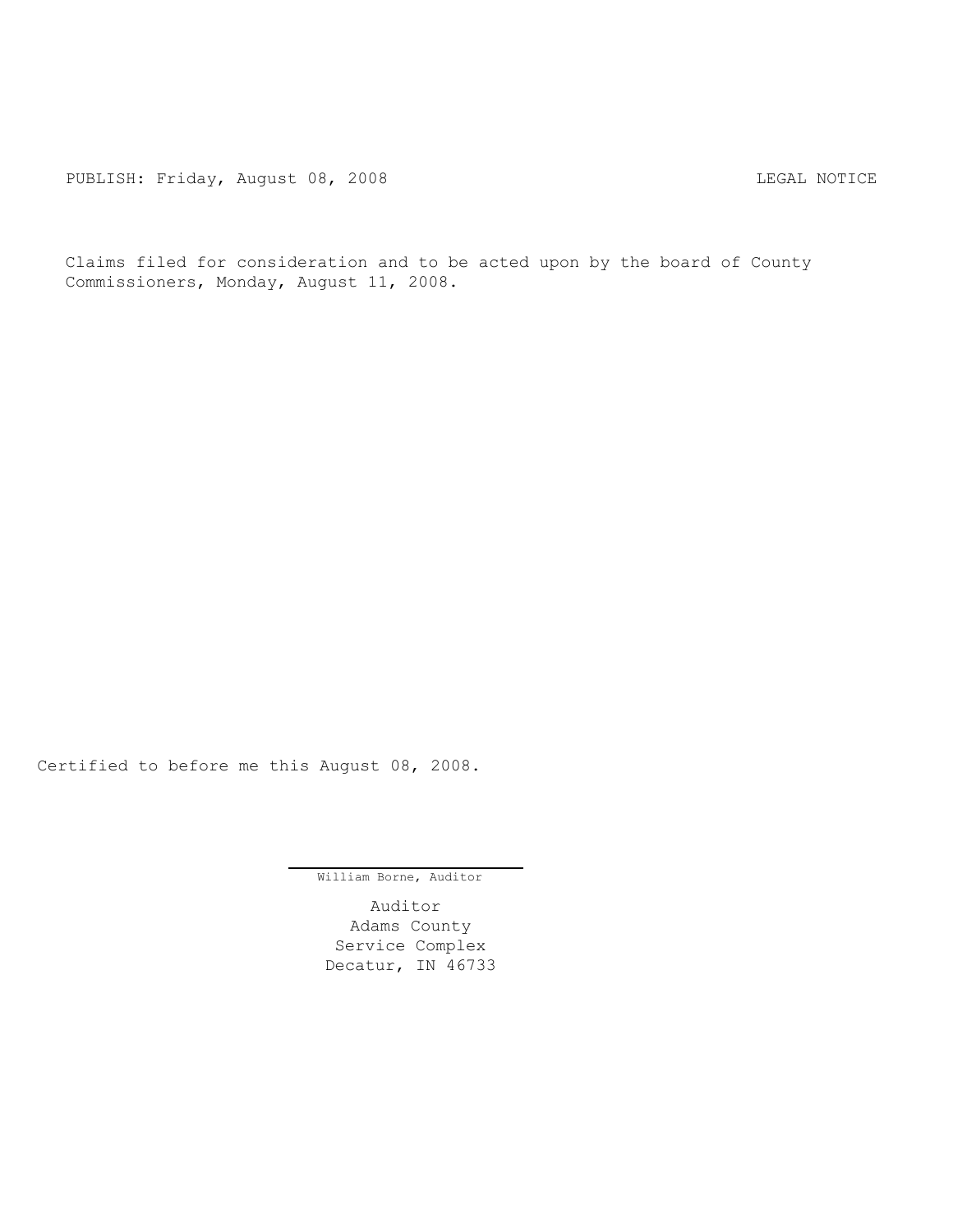

## **Claims Docket for Newspaper Adams County, Indiana**

## For Period: **6/21/2008** to **7/21/2008**

Date Claims to be Paid: **8/11/2008**

*313 W. Jefferson St. Decatur, IN 46733 (219) 724-2600*

| <b>Vendor</b>                   | <b>Amount</b> | <b>Vendor</b>                    | <b>Amount</b> |  |
|---------------------------------|---------------|----------------------------------|---------------|--|
| <b>Adams County Auto Supply</b> | 596.86        | <b>Adams Memorial Hospital</b>   | 32,019.27     |  |
| Adams County Solid Waste        | 14.55         | <b>Adams County Treasurer</b>    | 16,108.86     |  |
| Indiana Michigan Power          | 10,100.59     | Appraisal Research Corpor        | 4,687.50      |  |
| Arnold Lumber Company           | 2,380.58      | Baker And Sons Plumbing &        | 693.15        |  |
| Berne Ready Mix                 | 951.40        | <b>Berne Police Department</b>   | 144.00        |  |
| Berne Tri-Weekly News           | 240.04        | Brown, Blair A.                  | 3,445.00      |  |
| Hoosier Blue Flame              | 110.00        | Brateman's                       | 112.98        |  |
| Zurcher, Brian D. Md            | 2,269.00      | Butler, Fairman, & Seufer        | 417.00        |  |
| Bowers, Charles                 | 2,302.92      | Chet's Pest Control              | 120.00        |  |
| Cintas Location #338            | 86.42         | City Of Decatur                  | 4,466.63      |  |
| Decatur True Value              | 76.24         | <b>Complete Printing Service</b> | 117.76        |  |
| Computer Systems, Inc.          | 9,795.44      | Courtesy Ford, Inc.              | 312.83        |  |
| Craigville Telephone Comp       | 119.60        | Sigworth, Darrell W.             | 44.88         |  |
| Decatur Chamber Of Commer       | 75.00         | Decatur Daily Democrat           | 606.00        |  |
| <b>Decatur Dental Service</b>   | 137.00        | Decatur Tire Center              | 66.50         |  |
| <b>Emergency Radio Service</b>  | 1,498.00      | Erie Haven                       | 483.55        |  |
| <b>Everett Drainage</b>         | 3,785.50      | Fleming Excavating, Inc.         | 130.00        |  |
| Geneva Police Department        | 75.00         | Gerber's Super Valu, Inc.        | 1,221.11      |  |
| Gibby's Express Photo           | 10.33         | Gordon Food Service              | 5,413.06      |  |
| Grimm's Auto                    | 163.55        | Haywood Printing Company         | 2,922.27      |  |
| Hilty Engine Service            | 641.76        | Imaging Office Systems, I        | 302.77        |  |
| Indiana State Police Trai       | 162.00        | Heimann, James                   | 23.70         |  |
| Spaulding, Joe                  | 174.68        | K-Mart                           | 313.42        |  |
| Kiess Electric                  | 1,000.00      | L & S Distributing               | 4,640.55      |  |
| Legal Directories Publish       | 257.00        | Lehman Feed Mill                 | 5,061.40      |  |
| Lica Construction Corpora       | 12,508.32     | Gresla, Mark S. Md               | 414.00        |  |
| Mark's Heating                  | 85.00         | Meshberger Brothers Stone        | 77,991.47     |  |
| Monroe Water Department         | 116.71        | Moser Motor Sales, Inc.          | 170.33        |  |
| National Oil And Gas            | 415.90        | Nipsco                           | 3,388.47      |  |
| Northern Equipment Compan       | 81.09         | Miller, Patrick                  | 629.15        |  |
| Paul W. Reidenbach Equipm       | 91.68         | Pitney-Bowes                     | 74.98         |  |
| Quik Stop                       | 142.95        | McIntosh, Rhonda L.              | 25.00         |  |
| Rorick Electric                 | 168.71        | <b>Safety Systems</b>            | 38.00         |  |
| Selking International           | 141.63        | Sherwin-Williams                 | 409.50        |  |
| <b>Shifferly Dodge</b>          | 144.90        | St. Joseph Hospital Labor        | 610.00        |  |
| Baumann, Steve                  | 20.00         | <b>Stone-Street Quarries</b>     | 7,212.74      |  |
| <b>Summit Radiology</b>         | 465.00        | Reynolds, Tamara J.              | 187.50        |  |
| Smith, Teryl R.                 | 53.16         | Print Shop                       | 2,498.45      |  |
| Sheets, Thomas Wade             | 197.08        | Top Supply Company               | 101.48        |  |
| Townsend'sTire Service,         | 16.00         | <b>Tractor Supply Company</b>    | 179.63        |  |
| Tri-State First Aid             | 46.40         | U.S. Postmaster                  | 5,096.00      |  |
| Underground Pipe & Valve,       | 3,367.25      | Welder Services, Inc.            | 44.40         |  |
| Wemhoff Land Surveying, I       | 733.70        | West Payment Center              | 802.25        |  |
| Witham Toxicology Laboratory    | 1,127.00      | D & D Auto Sales                 | 903.97        |  |
| Christopher E. Harvey           | 372.30        | Burry, Herman, Miller, Brown     | 952.40        |  |
| <b>Swiss City Veterinary</b>    | 270.00        | Ikon Office Solutions            | 10,317.00     |  |
| National Serv-All               | 196.23        | The Galley Restaurant            | 139.58        |  |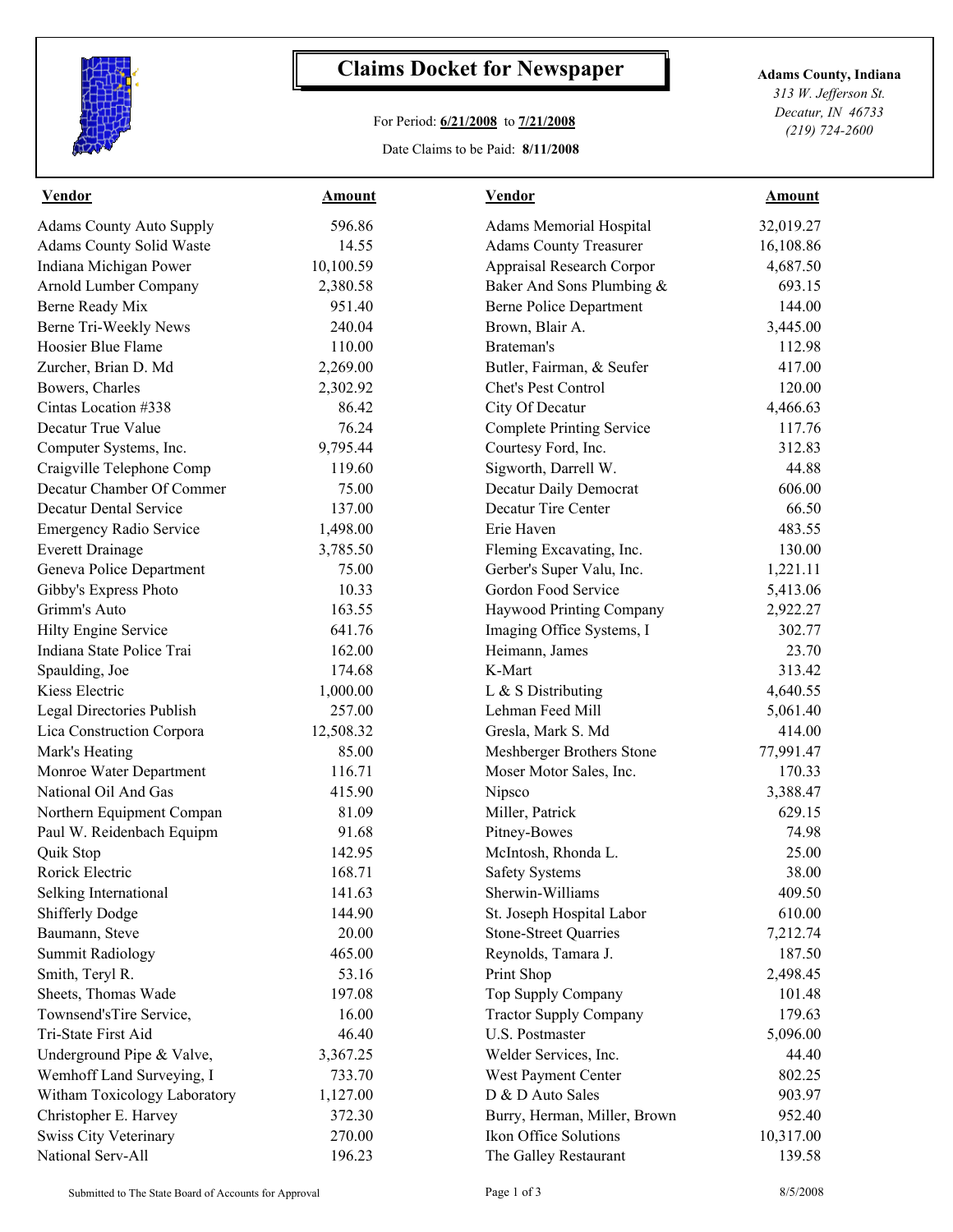| Embarq                            | 6,815.92   | <b>Adams County Highway Department</b> | 3,354.45   |
|-----------------------------------|------------|----------------------------------------|------------|
| <b>Bit Mat Products</b>           | 206,629.14 | Imi Irving Material, Inc.              | 174.96     |
| Patrick Norton                    | 755.76     | CMC, LLC                               | 3,059.00   |
| Croy Machine & Fabricatio         | 145.20     | Judith E. Affolder                     | 161.38     |
| J O M Pharmaceutical              | 79.04      | Tom Magnan                             | 15.97      |
| Thyssenkrupp Elevators            | 525.83     | Larimore Reporting Servic              | 265.25     |
| Jeremy W. Brown                   | 25.00      | Dave Luginbill Excavating & Trucking   | 1,250.00   |
| Duane Moser                       | 2,667.00   | Adam T. Miller                         | 25.00      |
| Scott Wagner, Md                  | 800.00     | Larry L. Lautzenheiser                 | 840.00     |
| <b>Association Of Prosecutin</b>  | 400.00     | Bluhm And Reber                        | 355.00     |
| Bauman Upholstery, Inc.           | 102.00     | Waste Management                       | 278.20     |
| <b>B</b> Secure Alarm Systems     | 4,301.68   | Universal Metalcraft, Inc              | 1,724.34   |
| <b>Energy Products</b>            | 313.88     | Myron Dearmond Farm Drainage           | 2,960.84   |
| Don Myers Plumbing                | 90.00      | B & K Hydraulics                       | 28.77      |
| McGuff Roofing Inc.               | 694.60     | Jackson Oil & Solvents, I              | 810.69     |
| Arthur L. Nussbaum                | 20.00      | Darin Line                             | 10.56      |
| Bob's Locksmith Shop              | 44.95      | Northern District Clerks A             | 90.00      |
| Dr. Michael Ainsworth             | 280.00     | Chad W. Sprunger                       | 1,401.19   |
| Zurcher Tire, Inc.                | 804.90     | Larry Miller                           | 171.84     |
| Angie Hall                        | 37.84      | <b>McIntire Heating</b>                | 85.00      |
| Tom Magnan/Special Needs          | 584.83     | Kristina Buckner                       | 28.16      |
| Annette Handshoe                  | 36.08      | Indiana Dept. Of Workforc              | 1,890.00   |
| Hitchcock, James P.               | 20.00      | Sherry Laboratories                    | 50.00      |
| Motorola                          | 21,268.80  | Donald Kuhn                            | 378.40     |
| Lexis-Nexis                       | 221.00     | Benicomp, Inc                          | 228,334.42 |
| Harvest Land Co-op                | 46,019.41  | Wal-Mart                               | 84.74      |
| Advanced Imaging Solutions, Inc.  | 1,351.67   | A/R Blumberg Excelsior                 | 250.00     |
| Petty Cash-Adams Co. Health Dept. | 28.70      | Hasler, Inc.                           | 195.00     |
|                                   | 730.00     | J. Marlene Ebert                       | 219.23     |
| Impac                             | 313.50     |                                        | 656.13     |
| Treasurer, State of Indiana       |            | Mary A. Kitson                         | 332.40     |
| Adams County Sheriff              | 177.00     | Allen County Auditor                   |            |
| Michael G. Werling                | 435.00     | Channing Bete                          | 524.88     |
| 101 Auto Body                     | 955.00     | Connie Ellenberger                     | 60.72      |
| Troyer's                          | 2,271.29   | Thomas C. Allen                        | 1,148.00   |
| Edwin Ford                        | 20.00      | Charles Padgett, Jr.                   | 20.00      |
| Richard L. Crider                 | 20.00      | <b>ASAP</b> Software                   | 22,782.66  |
| Marc Ripley Construction          | 800.00     | Indiana Nena - 911                     | 175.00     |
| American Express                  | 78.43      | Priority 1                             | 397.50     |
| Mike LaVine                       | 465.00     | International Code Council, Inc.       | 99.75      |
| <b>Uricks Trucking</b>            | 2,587.50   | <b>Tracy Heltz Noetzel</b>             | 396.94     |
| Robbins Reporting                 | 50.00      | Law Enforcement Systems, Inc.          | 422.00     |
| Nordmann Law Offices              | 216.00     | Louise M. Busse                        | 111.32     |
| Allen County Juvenile Center      | 2,400.00   | <b>GIS Product Solutions</b>           | 12,000.00  |
| Bi-County Services, Inc           | 3,276.00   | HcPro                                  | 316.00     |
| <b>Tech Depot</b>                 | 147.76     | Mike Stimpson                          | 27.28      |
| Barnes & Thornburg                | 39.00      | Mapps                                  | 400.00     |
| Steve Johnson Construction        | 346.80     | Alpine Falls, Inc.                     | 123.29     |
| Deborah A. Schantz                | 164.90     | Daniel J. Michaels                     | 20.00      |
| <b>Customized Power Services</b>  | 331.00     | Jeter Systems Corporation              | 541.43     |
| Extinguisher Co. No. 1            | 100.50     | Verizon Wireless                       | 1,039.50   |
| <b>Stationair's Express</b>       | 89.68      | Landon Patterson                       | 35.20      |
| Oriental Trading Company, Inc.    | 623.21     | Karla Marbach                          | 25.38      |
| Matrix Integration                | 840.85     | Moore Medical Corporation              | 216.89     |
| Habegger's Ace Lumber #4488       | 12.98      | Schwartz Blacksmith, LLC               | 84.00      |
| CDW Government, Inc.              | 2,120.86   | Indiana Office of Technology           | 338.81     |
| <b>Cochran Distributing</b>       | 40.00      | <b>Triangle Design</b>                 | 19,800.00  |